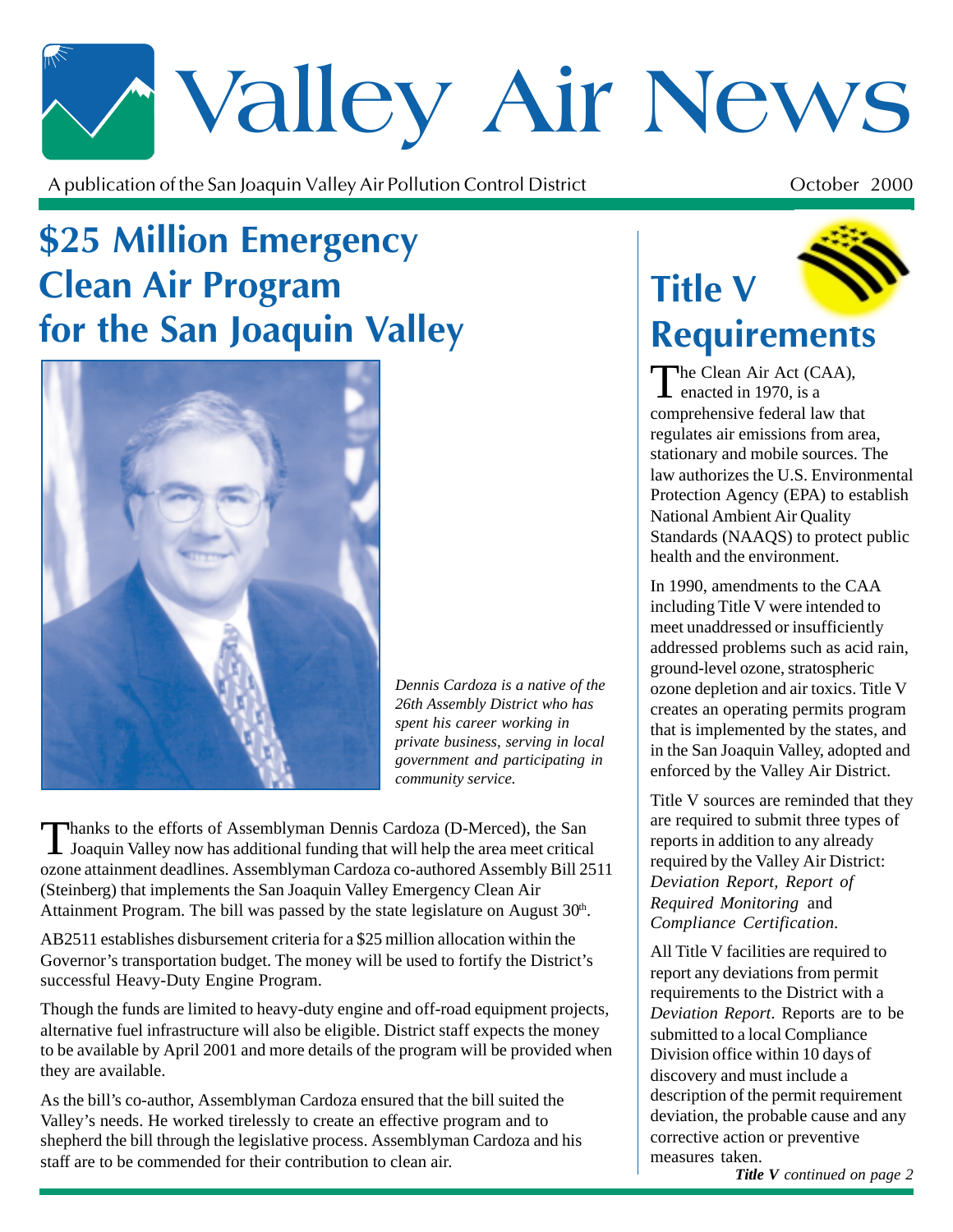#### GOVERNING **BOARD REVIEW**

**The Governing Board took the following action during the September 21st Governing Board Meeting:**

- Adopted the proposed amendments to Rule 4603 (Surface Coating of Metal Parts and Products).
- Received a verbal report on a legislative update from Dale Wagerman, Wagerman Associates, Inc.
- Received a verbal report on Children's Health Study from Diane Mitchell, California Air Resources Board (ARB) staff.
- Received a verbal report regarding ARB Board Meeting from Peggy Taricco, ARB staff.
- Approved resolution increasing budget to allow pass through of Congestion Mitigation and Air Quality (CMAQ) grant funds for the Heavy-Duty Motor Engine Program: Incentives for Cleaner Engines for FY 1999-2000 and FY 2000-2001.



**The next Governing Board meeting will be held on Thursday, October 12, at 9:00 AM in the District's Central office in Fresno, and via video-teleconference in the Modesto and Bakersfield offices.**

**There is no meeting in December.**

### Heavy-Duty **Engine Program**



The Heavy-Duty Engine Program has allocated all available Moyer funds and DMV fees for the current phase. Only applications for projects eligible for Congestion Mitigation and Air Quality (CMAQ) funds will be accepted at this time.

A new round of funding will begin once the District receives its next allocation of Moyer funds sometime in the second quarter of 2001. The District will be developing new program guidelines and new applications consistent with the ARB's revised Moyer Guidelines about January 2001.

## History of **Air Pollution Regulation**



- 1970 Congress passes the Clean Air Act and establishes Environmental Protection Agency (EPA).
- 1971 EPA issues national health standards for five pollutants.
- 1977 Congress approves major amendments to the Clean Air Act.
- 1979 EPA relaxes the smog standard because of scientific uncertainties.
- 1990 Congress approves sweeping changes to the Clean Air Act.
- 1997 EPA issues stricter standards for smog and soot. Industry groups file suit to block the new standards.
- 1999 U.S. Court of Appeals panel says EPA overstepped its authority in setting the new standards, but can make public health its sole criteria.
- 2000 U.S. Supreme Court agrees to hear appeals by both the EPA and industry to the appeal court decision. Arguments set for November 7. A decision is expected sometime next year.

#### *Title V continued from page 1*

Additionally, every six months a *Report of Required Monitoring* is required. Title V facilities must clearly define all instances of deviations from permit monitoring requirements. The initial permit issuance date is designated as the beginning of the reporting period, unless other arrangements are made with the District.

Finally, a *Compliance Certification* must be submitted annually by Title V facilities. This certifies compliance with the terms and standards contained in Title V permits including emission limits, standards and work practices. The certification identifies each federally enforceable permit condition and its compliance status. It also reports whether compliance was continuous or intermittent, the methods used for determining the compliance status, and any other facts required by the District to determine the compliance status of the source. The initial permit issuance date is designated as the beginning of the reporting period unless other arrangements are made with the District. A copy is also to be submitted to EPA.

Any questions regarding Title V reporting should be directed to Sylvia Alamano, Air Quality Assistant, at (559) 230-5970. Additional information may be found on the Valley Air District's web site @ *www.valleyair.org.*